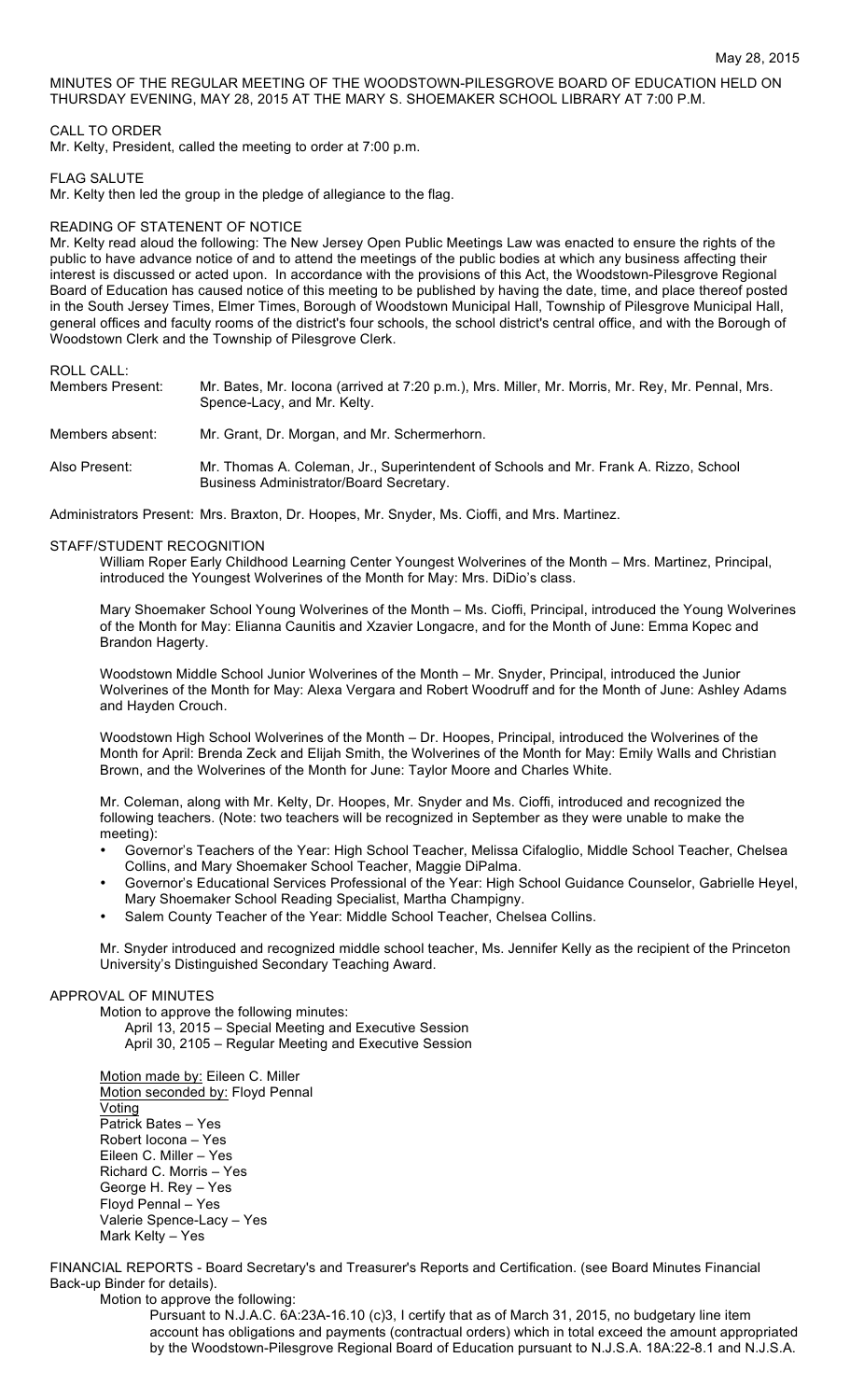18A:22-8.2 and no budgetary line item account has been over-expended in violation of N.J.A.C. 6:23- 16.10 (a)1.

 $\overline{\phantom{a}}$  , and the contribution of the contribution of  $\overline{\phantom{a}}$  , and  $\overline{\phantom{a}}$  , and  $\overline{\phantom{a}}$  , and  $\overline{\phantom{a}}$ 

#### Board Secretary Date **Date**

The March 31, 2015, preliminary Report of the Treasurer of School Funds for the 2014-2015 school year is in agreement with the March 31, 2015, preliminary Report of the Board Secretary, pending audit.

Pursuant to N.J.A.C. 6A:23A-16.10(c)4, that the Woodstown-Pilesgrove Regional Board of Education certifies that as of May 28, 2015, and after review of the Secretary's Monthly Financial Report and the Treasurer's Monthly Financial Report and upon consultation with the appropriate district officials, to the best of the Board's knowledge, no major account or fund has been over-expended in violation of N.J.A.C. 6A:23A-16.10(a)1 and that sufficient funds are available to meet the district's financial obligations for the remainder of the fiscal year.

Motion made by: Eileen C. Miller

Motion seconded by: Patrick Bates **Voting** Patrick Bates – Yes Robert Iocona – Yes Eileen C. Miller – Yes Richard C. Morris – Yes George H. Rey – Yes Floyd Pennal – Yes Valerie Spence-Lacy – Yes Mark Kelty – Yes

#### Bill List.

Motion to approve EFT's for March 2015, additional hand check payments for March 2015, and payment list for the month of May 2015.

Motion made by: Eileen C. Miller Motion seconded by: George H. Rey Voting Patrick Bates – Yes Robert Iocona – Abstained Eileen C. Miller – Yes Richard C. Morris – Yes George H. Rey – Yes Floyd Pennal – Yes Valerie Spence-Lacy – Yes Mark Kelty – Yes

#### Voided Checks.

Motion to approve voiding the following check (voting not applicable to sending district representatives): Check #58465 dated 4/30/15, payable to Adventure Aquarium in the amount of \$3,060.00 issued under P.O. #1510-15 and #1583-15, due to duplicate payments. Check will be reissued under check #53581 in the amount of \$1,530.00.

Motion made by: Floyd Pennal Motion seconded by: Robert locona **Voting** Patrick Bates – Yes Robert Iocona – Yes Eileen C. Miller – Yes George H. Rey – Yes Floyd Pennal – Yes Valerie Spence-Lacy – Yes Mark Kelty – Yes

## Transfers.

Motion to approve the transfer of funds as previously approved by the Superintendent pursuant to 18A:22-8.1 for the month of March 2015 (voting not applicable to sending district representatives).

Motion made by: George H. Rey Motion seconded by: Eileen C. Miller Voting Patrick Bates – Yes Robert Iocona – Yes Eileen C. Miller – Yes George H. Rey – Yes Floyd Pennal – Yes Valerie Spence-Lacy – Yes Mark Kelty – Yes

## Additional Financial Reports.

Motion to accept the following reports (voting not applicable to sending district representatives): Student Activities Account and Athletic Account for the month of April 2015. Scholarships for the month of April 2015.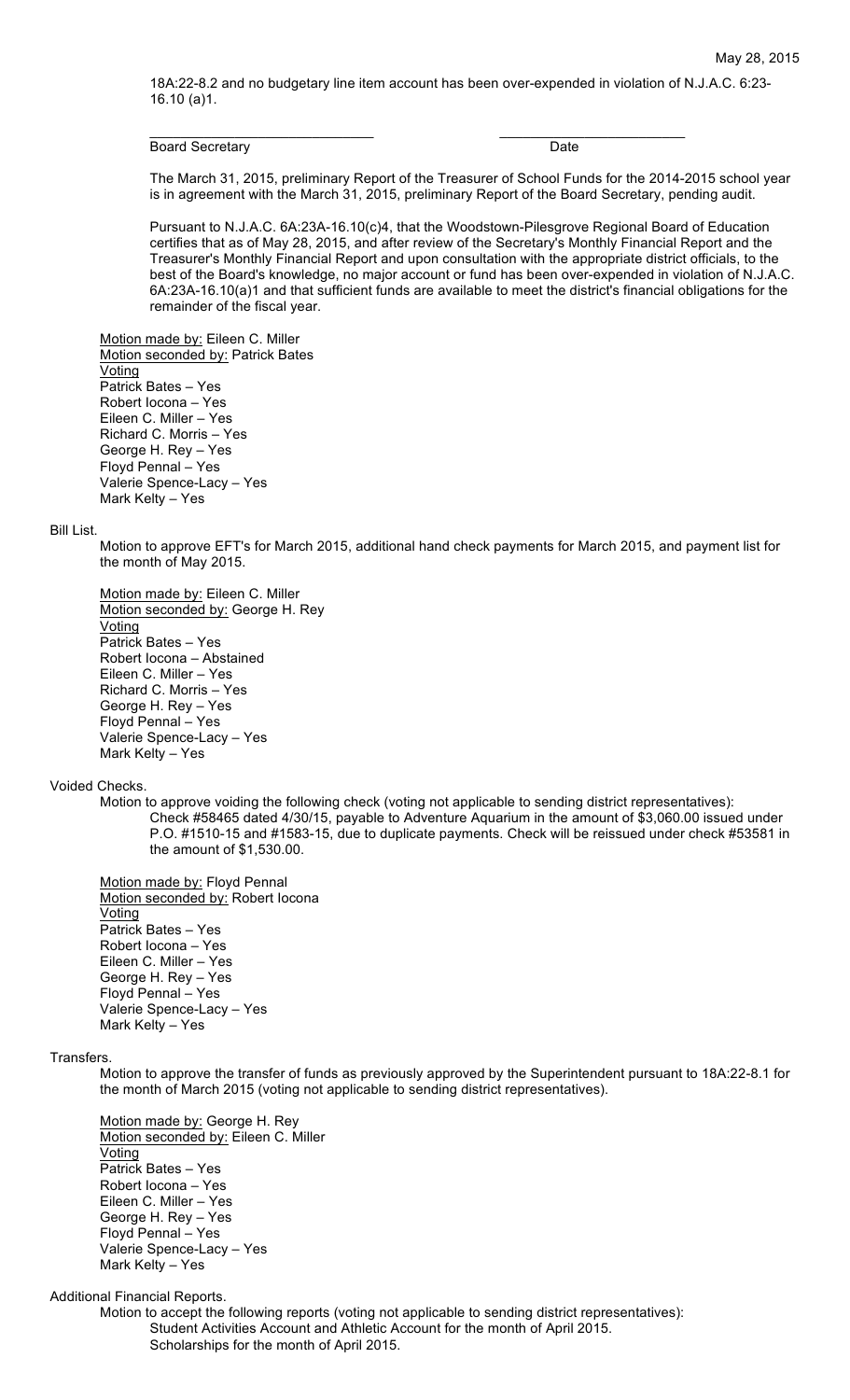Odyssey of the Mind for the month of April 2015. Cafeteria report for the month of March 2015. Woodstown Community School report for the month of April 2015.

Motion made by: Eileen C. Miller Motion seconded by: Valerie Spence-Lacy Voting Patrick Bates – Yes Robert Iocona – Yes Eileen C. Miller – Yes George H. Rey – Yes Floyd Pennal – Yes Valerie Spence-Lacy – Yes Mark Kelty – Yes

## AUDIENCE PARTICIPATION - None

EDUCATIONAL PROGRAMS COMMITTEE REPORT AND RECOMMENDATIONS -- Mrs. Eileen Miller, Chairperson Motion to approve the following District, High School, Middle School, Shoemaker School, and Early Childhood Learning Center items (voting not applicable to sending district representatives):

Approval of the Harassment, Intimidation and Bullying report dated April 2015. (NOTE: This report was acknowledged at the April meeting and must now be approved.)

Acknowledgement of receipt of the Harassment, Intimidation and Bullying Report dated May 2015, and to provide notification letters as required to the parents/guardians advising that this information has been provided to the Board of Education.

Request of the following present and former Board of Education members to present their children with their diplomas at the 2015 High School graduation ceremony as permitted by Board Policy #5127 -- Commencement Activities:

Mark Kelty Doug Painter Frank Jacobucci

Request of the following former Board of Education members to present their children with their promotion certificates at the 2015 Middle School promotion exercise program:

Kevin Crouch Doug Painter

Middle School field trips as follows: 06/03/15 to Tall Pines, Williamstown; 8th Grade; J. Kelly.

06/12/15 to Longwood Gardens, Kennett Square, PA; Agricultural Science; A. Pessolano.

Shoemaker School field trips as follows:

06/04/15 to Salem Community College; Grade 4; J. Sherburne. 06/08/15 to Friends Village in Woodstown, and Deptford Skating and Fun Center in Westville; Chorus; C. Nowmos. 06/17/15 to Cream Valley Custard; Safety Patrol; D. Dickson.

Home instruction approvals as follows:

Local ID #12506/NJSMART #3499329584 -- medical. Local ID #9900536/NJSMART #5418121914 -- administrative request. Local ID #210444/NJSMART #1024847408 -- administrative request. Local ID #210274/NJSMART #43744557425 -- administrative request.

High School student handbook for the 2015-2016 school year.

Middle School student handbook for the 2015-2016 school year.

Summer band camp/practice schedule.

Collection of Pupil Records: Authorize by resolution, the collection of certain pupil records as per N.J.A.C. 6:3-6.3 which shall include mandated records as well as the following district authorized records:

- A record of all appointments that each student and his/her parent had with his/her counselor.
- Copy of the class rank for each graduating class.<br>• A file of each student concerning career plans an
- A file of each student concerning career plans and future plans.

Policy Statement: Accept and reaffirm the previous curriculum as it is aligned with the New Jersey Core Curriculum Content Standards, textbooks, policies (including Student Records Policy #5125), practices and procedures of the Woodstown-Pilesgrove Regional School District Board of Education recognizing that these items may be amended when necessary with Board approval. (NOTE: Except as otherwise provided by law, regulations of the State Department of Education, or by this Board of Education, meetings of the Woodstown-Pilesgrove Regional Board of Education shall be conducted in accordance with Robert's Rules of Order, Revised. N.J.S.A. 18A:11-1 General Mandatory Powers and Duties.)

Motion made by: Eileen C. Miller Motion seconded by: George H. Rey **Voting** Patrick Bates – Yes Robert Iocona – Yes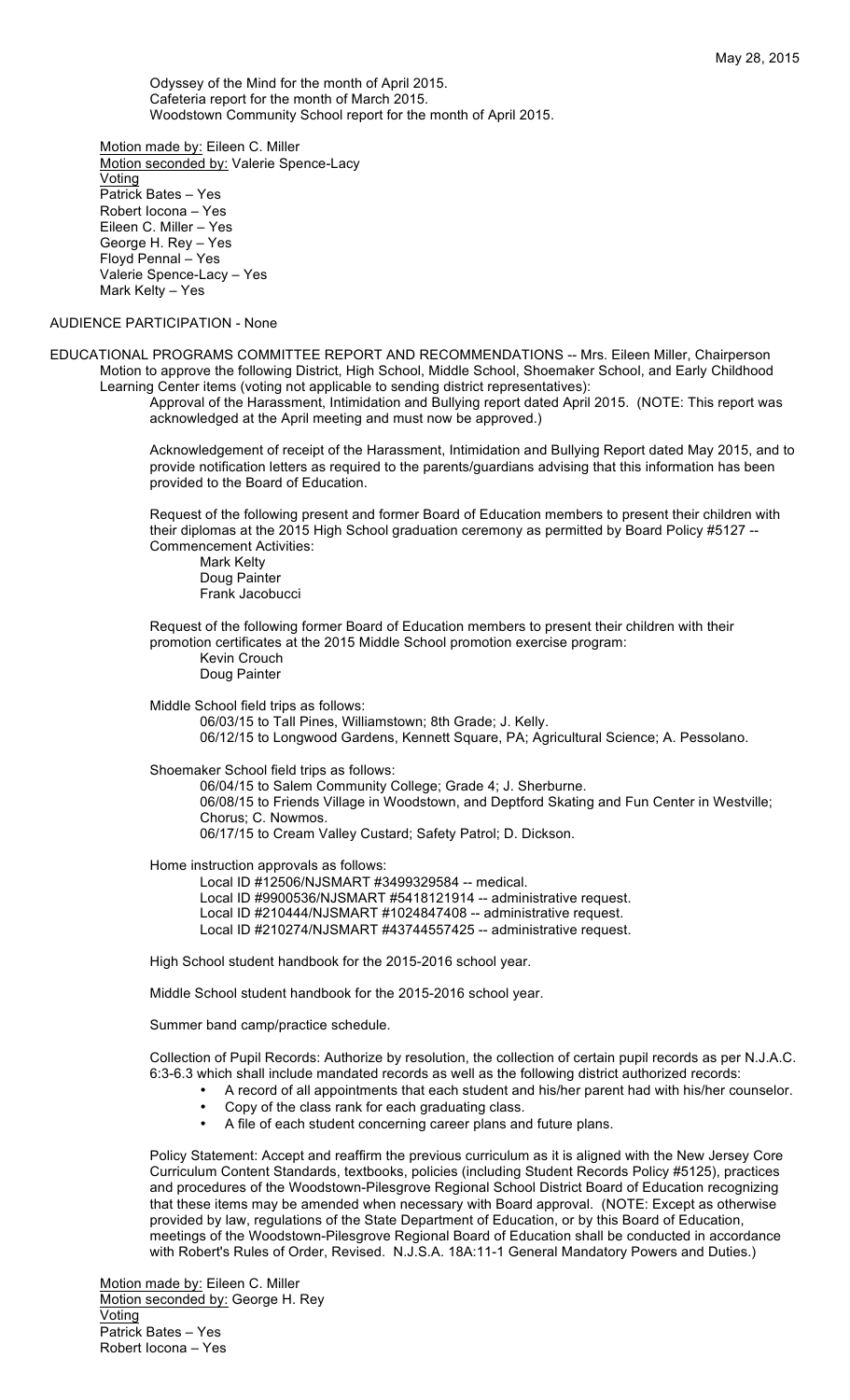Eileen C. Miller – Yes George H. Rey – Yes Floyd Pennal – Yes Valerie Spence-Lacy – Yes Mark Kelty – Abstained to request for Board members to present high school diploma's to their children only.

POLICY COMMITTEE REPORT AND RECOMMENDATIONS -- Mr. Robert Iocona, Chairperson

Motion to approve the following policy for first reading (voting not applicable to sending district representatives): Policy #5118 -- Nonresidents.

Motion made by: Robert Iocona Motion seconded by: Floyd Pennal **Voting** Patrick Bates – Yes Robert Iocona – Yes Eileen C. Miller – Yes George H. Rey – Yes Floyd Pennal – Yes Valerie Spence-Lacy – Yes Mark Kelty – Yes

PERSONNEL COMMITTEE REPORT AND RECOMMENDATIONS -- Mr. George Rey, Chairperson Motion to approve the following District and High School items as recommended by the Superintendent:

Appointment of fall/winter athletic coaches for the 2015-2016 school year. (see page \_\_\_)

Appointment of staff to High School extra-duty positions for the 2015-2016 school year. (see page \_\_\_)

Appointment of staff as High School club advisors for the 2015-2016 school year, positions for which there are no stipends. (see page \_\_\_)

Addition of the following to the district substitute list effective May 29, 2015, through June 30, 2015: Karen Prigger -- substitute teacher

Motion made by: George H. Rey Motion seconded by: Eileen C. Miller Voting Patrick Bates – Yes Robert Iocona – Yes Eileen C. Miller – Yes Richard C. Morris – Yes George H. Rey – Yes Floyd Pennal – Yes Valerie Spence-Lacy – Yes Mark Kelty – Yes

Motion to approve the following Middle School appointment as recommended by the Superintendent (voting not applicable to sending district representatives):

Allison Pessolano to the position of Woodstown Middle School Principal effective July 1, 2015, through June 30, 2016, at an annual salary of \$103,000.00. (Note: This is to replace Christopher Snyder)

Motion made by: George H. Rey Motion seconded by: Floyd Pennal **Voting** Patrick Bates – Yes Robert Iocona – Yes Eileen C. Miller – Yes George H. Rey – Yes Floyd Pennal – Yes Valerie Spence-Lacy – Yes Mark Kelty – Yes

Motion to approve the following District, High School, Middle School, Shoemaker School, and Early Childhood Learning Center items as recommended by the Superintendent (voting not applicable to sending district representatives):

Approval to compensate Jennifer Ferrese, Part-Time School Psychologist, for additional hours to conduct case management/annual reviews of classified students; compensation shall be at the negotiated rate of \$32.00 per hour. NOTE: This is necessary due to the vacancy for the position of Learning Disabilities Teacher-Consultant resulting from a retirement.

Compensation to staff for meeting attendance. (see page \_\_\_)

Volunteers for the Middle School and Shoemaker School for the 2014-2015 school year. (see page \_\_\_)

Leaves of absence as follows:

• Revised request of Justine Asay, Shoemaker School/Early Childhood Learning Center Special Education Teacher to be effective April 14, 2015, through June 30, 2015, under the Family Medical Leave Act. NOTE: Mrs. Asay was approved at the February 26, 2015, Board meeting for a maternity leave effective May 1, 2015, through June 30, 2015.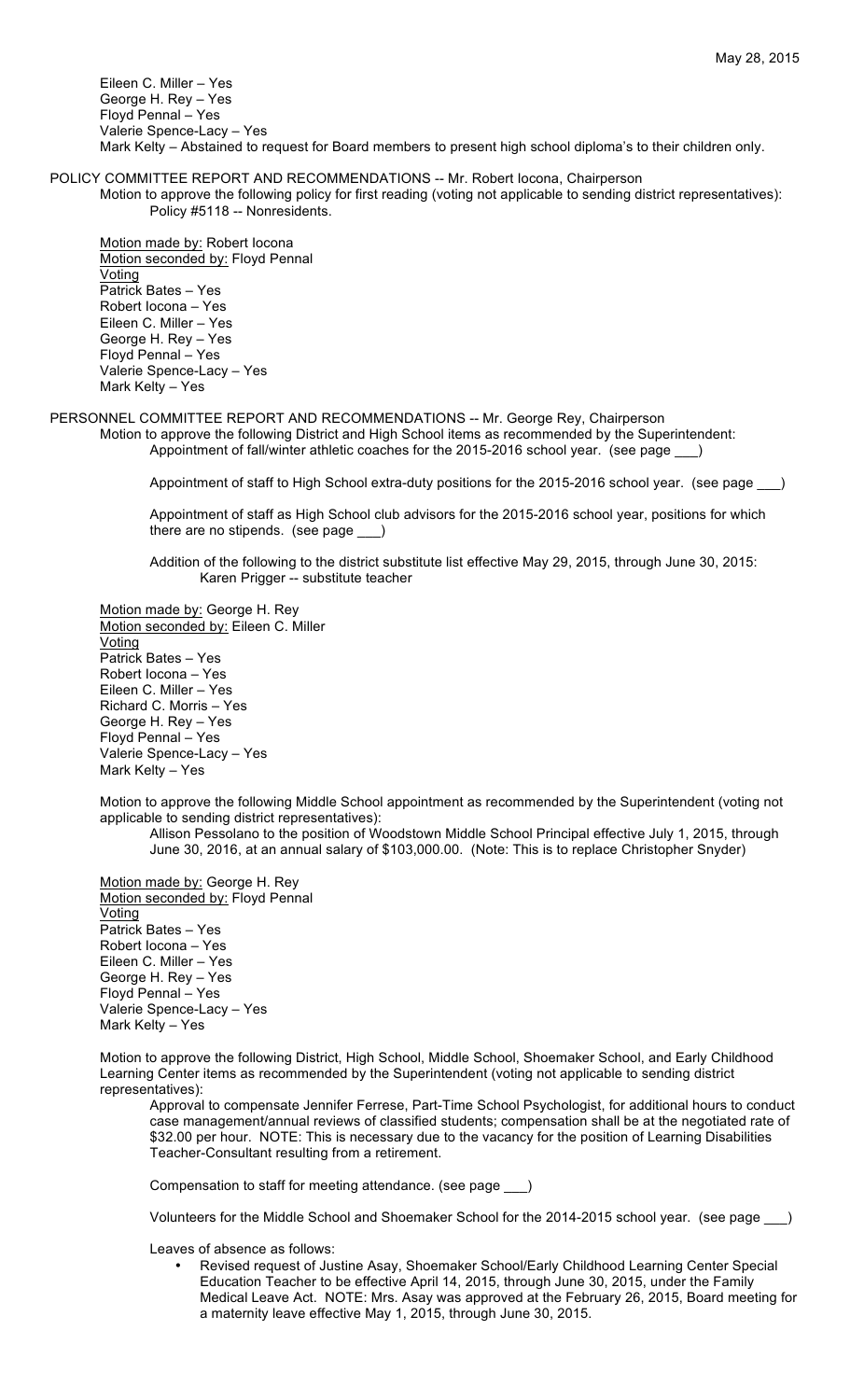- Maternity leave/New Jersey Family Leave Act request of Chelsea Collins, Middle School English/Language Arts Teacher, effective September 2, 2015, through January 18, 2016.
- Extension to medical leave of absence for MaryKay Finley, Early Childhood Learning Center Paraprofessional, through June 8, 2015, and further to extend the appointment of Linda Valentine as the long-term substitute paraprofessional during this time. (NOTE: At the April 30, 2015, meeting, the Board approved Mrs. Finley's request to be extended through May 1, 2015.)
- Extension to medical leave of absence for Betty Crate, Administrative Assistant to the Superintendent, through June 22, 2015, or doctor's release. (NOTE: At the April 30, 2015, meeting, the Board approved Mrs. Crate's initial request through May 29, 2015.)
- Maternity leave/Family Leave Act request of Megan Kubat, Shoemaker School Special Education Teacher, effective September 2, 2015, through January 3, 2016.

Addition of the following to the district substitute list effective May 29, 2015, through June 30, 2015:

- Bethann Forti -- substitute teacher. (Ms. Forti is a part-time teacher at the Shoemaker School; this will allow her to work the balance of the day for which she is not already contracted.)
- Debra Mahoney -- substitute teacher. (Ms. Mahoney is a part-time teacher at the Shoemaker School; this will allow her to work the balance of the day for which she is not already contracted.)

College requests as follows:

- Student teacher observation request from Fallon Secaur, a University of Florida student; to be placed with Athletic Trainer Dan Evans effective June 1, 2015, for a minimum of 100 hours.
- Athletic training education clinical rotation request from Eric Levasseur, a Rowan University student; to be placed with Athletic Trainer Dan Evans effective August 17 through December 15, 2015.
- Student teacher requests from Daniel Paladino, Courtney Stumpf, and Nichole Yuhas, Rowan University students; to be placed with Shoemaker School teacher Susan Chapman-Kankowski on Wednesdays effective September 23 through November 11, 2015, for a total of 21 hours each.
- Student teacher request from Meghan Youngblood, a Rutgers University student; to be placed with Shoemaker School teacher Pamela Chew-Stocum effective September 10 through October 26, 2015, and with Middle School teacher Angelina Sheridan effective October 26 through December 11, 2015.

Contract of Employment with Thomas A. Coleman, Jr. as Superintendent of Schools effective July 1, 2015, through June 30, 2018. (Note: This contract has been reviewed and approved by the Interim Executive Regional Superintendent as required.

Retirement notice from Dwayne Hickman, Supervisor of Buildings & Grounds, effective July 1, 2015, with congratulations and regrets. (see page \_\_\_)

Revised job description as follows:

#2130.3 -- Director of Curriculum and Instruction.

New job descriptions as follows:

#2132.15 -- Instructional Facilitator for Secondary Education Grades 6-12. #2132.16 -- Dean of Students.

Summer nursing and clerical hours. (see page \_\_\_)

Summer 2015 hours for Carol Bowling, Transportation Coordinator; total not to exceed \$2,500.00.

Appointment of staff for extended school year program. (see page \_\_\_)

Appointment of staff for special education extended school year program. (see page )

Appointment of staff for summer STAND program. (see page \_\_\_)

Change in pay classification of Kim Micale, High School teacher, from MA to MA+30 effective September 1, 2015, as in accordance with the negotiated agreement.

Reappointment of Linda Ayers as High School Graduation Coach for the 2015-2016 school year at a maximum of 12 hours per week.

Appointment of fall and winter ticket takers, sellers, scorers, and timers for the 2015-2016 school year. (see page \_\_\_)

Compensation to Dwayne Hickman, Supervisor of Buildings & Grounds, upon his retirement on July 1, 2015, for his 2014-2015 unused vacation days (currently 18 days; to be adjusted accordingly should he use any between now and June 30, 2015).

Motion made by: George H. Rey Motion seconded by: Eileen C. Miller Voting Patrick Bates – Yes Robert Iocona – Yes Eileen C. Miller – Yes George H. Rey – Yes Floyd Pennal – Yes Valerie Spence-Lacy – Yes Mark Kelty – Yes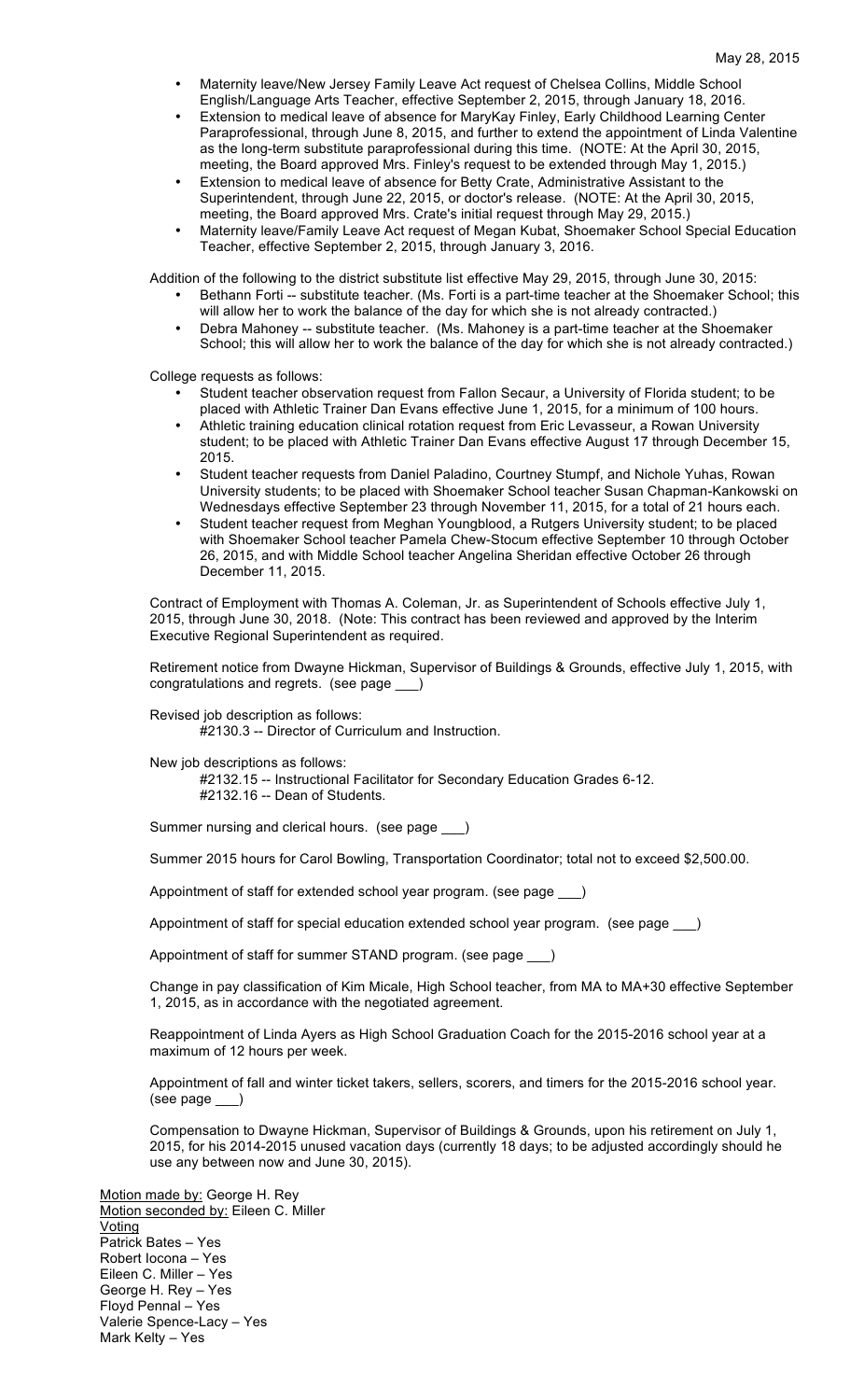FINANCE/FACILITIES/TRANSPORTATION COMMITTEE REPORT AND RECOMMENDATIONS -- Mr. Hue Grant, Chairperson.

Motion to approve the award of contracts to SJTP for the installation of roofs on the High/Middle School building in the amount of \$1,590,169.60.

Motion made by: Robert Iocona Motion seconded by: Patrick Bates Voting Patrick Bates – Yes Robert Iocona – Yes Eileen C. Miller – Yes Richard C. Morris – Yes George H. Rey – Yes Floyd Pennal – Yes Valerie Spence-Lacy – Yes Mark Kelty – Yes

Motion to approve the following District and School-Level items (voting not applicable to sending district representatives):

Application for the creation of the John A. Conway Memorial Award.

Application for the creation of the Kay Jones Memorial Scholarship.

Independent contractor, Kari Foote to provide summer evaluations and/or consultations in the amount of \$250 per evaluation/consultation.

Salem County Special Services School District Itinerant/Shared Services Agreement for the 2015-2016 school year.

District Fire/Security Drills for the month of April 2015.

Proposal from Chiarelli Paving to install a 25 x 25 asphalt pad at the Woodstown Middle School playground. (Note: The PTA is covering the cost of the installation.)

PennsGrove-Carneys Point Regional School District joint purchase agreements for Baked Goods, Milk, Juice, Dairy and Ice Cream products for the 2015-2016 school year.

Accept the independent review letter from Kimball & O'Brien, Certified Public Accountants, for the peer review of the accounting and auditing firm of Triantos and Delp. (Note: The independent peer review takes place every three years. The attached letter is the most recent letter supplied to us by Mr. Delp.) (see page \_\_\_)

Accept the second submission of the district School Bus Emergency Evacuation Drills for the 2014-2015 school year.

Salem County School Districts 2015-2016 Homeless Tuition Agreement.

Tax requisition for the 2015-2016 school year.

Set the fee for Non-Resident Children of Full-Time Staff Members at \$7,207 as per policy #5118 for the 2015-2016 school year.

Award contracts to SJTP for the installation of roofs on the Mary S. Shoemaker building in the amount of \$894,470.40.

Approve Mr. Robert Iocona as an authorized signer with regard to the application and execution of the borrowing documents required by New Jersey Department of Education and Fulton Bank of New Jersey as it relates to the delayed state aide payments.

Motion made by: Robert Iocona Motion seconded by: Patrick Bates **Voting** Patrick Bates – Yes Robert Iocona – Abstained to the authorized signer with regard to the borrowing documents item only. Eileen C. Miller – Yes George H. Rey – Yes Floyd Pennal – Yes Valerie Spence-Lacy – Yes Mark Kelty – Yes

Motion to approve the following annual appointments and affirmations for the 2015-2016 school year as follows (voting not applicable to sending district representatives):

Professional Appointments - Resolution pursuant to N.J.A.C.40A:11-1 authorizing the award of contracts for professional services for a one-year term commencing July 1, 2015 through June 30, 2016, without competitive bidding as follows:

Board Solicitor – Capehart & Scatchard (Rob Mucilli) Auditors – Triantos & Delp (Note: This firm has been peer reviewed) Architect of Record – Garrison Architects School Physician – Drs. Bauman and Roberts of Woodstown Family Practice Right-To-Know/AHERA – PARS Environmental Inc. and/or Horizon Environmental Group, Inc.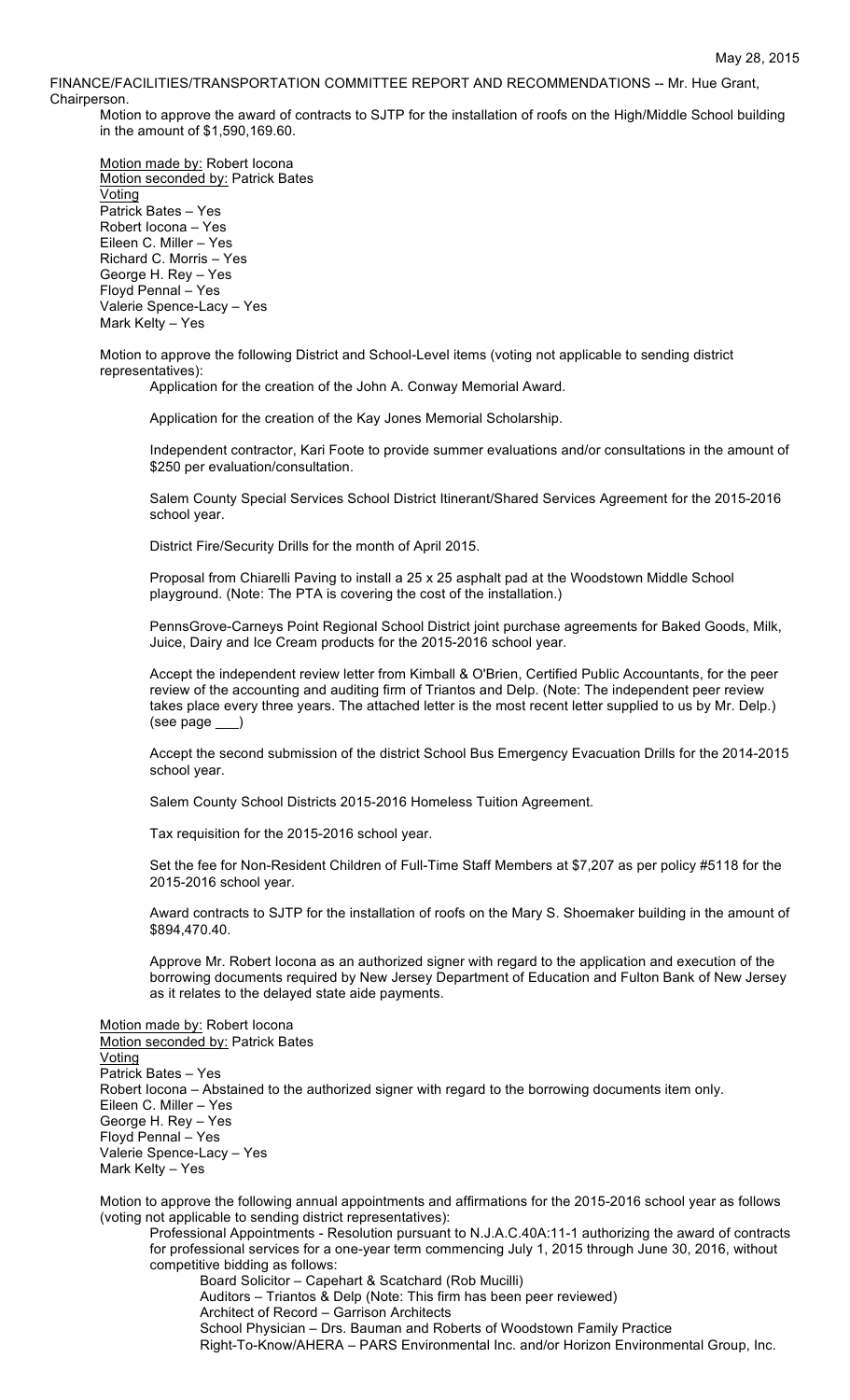Extraordinary Unspecifiable Service Appointments - Resolution pursuant to N.J.S.A. 40A:115(1)(a)(ii) and N.J.A.C.5:34-2.3(b) authorizing the award of contracts without the receipt of formal bids as an Extraordinary Unspecifiable Service for a one-year term commencing July 1, 2015 through June 30, 2016 as follows: (RFQ posted on the districts website)

Broker of Record – Conner Strong & Buckelew Health Insurance Broker of Record – Conner Strong & Buckelew

Depository of School Funds for the 2015-2016 school year as follows:

| <b>Financial Institutions</b>                                                                                                                                                                                                                                                                                                                                                                                                                                   | <b>Signatories</b>                                                                                       | # of<br>Sigs.<br>Required |  |
|-----------------------------------------------------------------------------------------------------------------------------------------------------------------------------------------------------------------------------------------------------------------------------------------------------------------------------------------------------------------------------------------------------------------------------------------------------------------|----------------------------------------------------------------------------------------------------------|---------------------------|--|
| <b>Fulton Financial Advisors</b><br><b>General Fund</b>                                                                                                                                                                                                                                                                                                                                                                                                         | Treasurer<br><b>Board Secretary</b><br>Board President/<br><b>Board Vice</b><br>President                | 3                         |  |
| Payroll Fund and Agency Fund                                                                                                                                                                                                                                                                                                                                                                                                                                    | Treasurer                                                                                                | 1                         |  |
| Interest Bearing Savings Accounts,<br>Athletic Fund, Student Activity Funds,<br>Woodstown Community School & Petty Cash                                                                                                                                                                                                                                                                                                                                         | <b>Board Secretary</b><br>Superintendent<br>Treasurer                                                    | $\overline{2}$            |  |
| Investments                                                                                                                                                                                                                                                                                                                                                                                                                                                     | <b>Board Secretary</b>                                                                                   | 1                         |  |
| Cafeteria Fund                                                                                                                                                                                                                                                                                                                                                                                                                                                  | Cafeteria Director<br><b>Board Secretary</b><br>Treasurer                                                | $\overline{2}$            |  |
| Franklin Savings Bank, SLA, Woodstown<br><b>Interest Bearing Dedicated Funds</b><br>Savings Account and<br><b>Unemployment Savings Account</b>                                                                                                                                                                                                                                                                                                                  | <b>Board Secretary</b>                                                                                   | 1                         |  |
| State of New Jersey Cash Management Fund<br>Investments                                                                                                                                                                                                                                                                                                                                                                                                         | <b>Board Secretary</b>                                                                                   | 1                         |  |
| The Vanguard Group, Philadelphia<br>R.C. McHarness Chemistry Student Activity<br>Fund                                                                                                                                                                                                                                                                                                                                                                           |                                                                                                          |                           |  |
| Establishment of petty cash funds effective July 1, 2015 as follows:<br>Thomas A. Coleman, Superintendent<br>Frank A. Rizzo, School Business Administrator<br>Dr. Scott Hoopes, WHS Principal<br>Chris Snyder, Middle School Principal<br>Diane Cioffi, MSS School Principal<br>Michele Martinez, Early Childhood Learning Center Principal<br>Patricia Braxton, Director of Curriculum<br>Michele Martinez, CST Director<br>Andrea Bramante, Athletic Director | \$100.00<br>\$200.00<br>\$150.00<br>\$150.00<br>\$500.00<br>\$200.00<br>\$100.00<br>\$100.00<br>\$100.00 |                           |  |

Public Agency Compliance Officer (P.A.C.O) for the 2015-2016 school year - Frank A. Rizzo.

Qualified Purchasing Agent - Frank A. Rizzo, with a bid threshold currently at \$36,000.

Official Newspapers for 2015-2016- South Jersey Times and the Elmer Times and designate locations for posting the public notices for Board meetings as the Borough of Woodstown Municipal Hall, Township of Pilesgrove Municipal Hall, the general offices and faculty rooms of the district's four schools, the school district's central office, and with the Borough of Woodstown Clerk and the Township of Pilesgrove Clerk.

Motion made by: Robert Iocona Motion seconded by: Valerie Spence-Lacy **Voting** Patrick Bates – Yes Robert Iocona – Yes Eileen C. Miller – Yes George H. Rey – Yes Floyd Pennal – Yes Valerie Spence-Lacy – Yes Mark Kelty – Abstained on the Depository of School Funds item only.